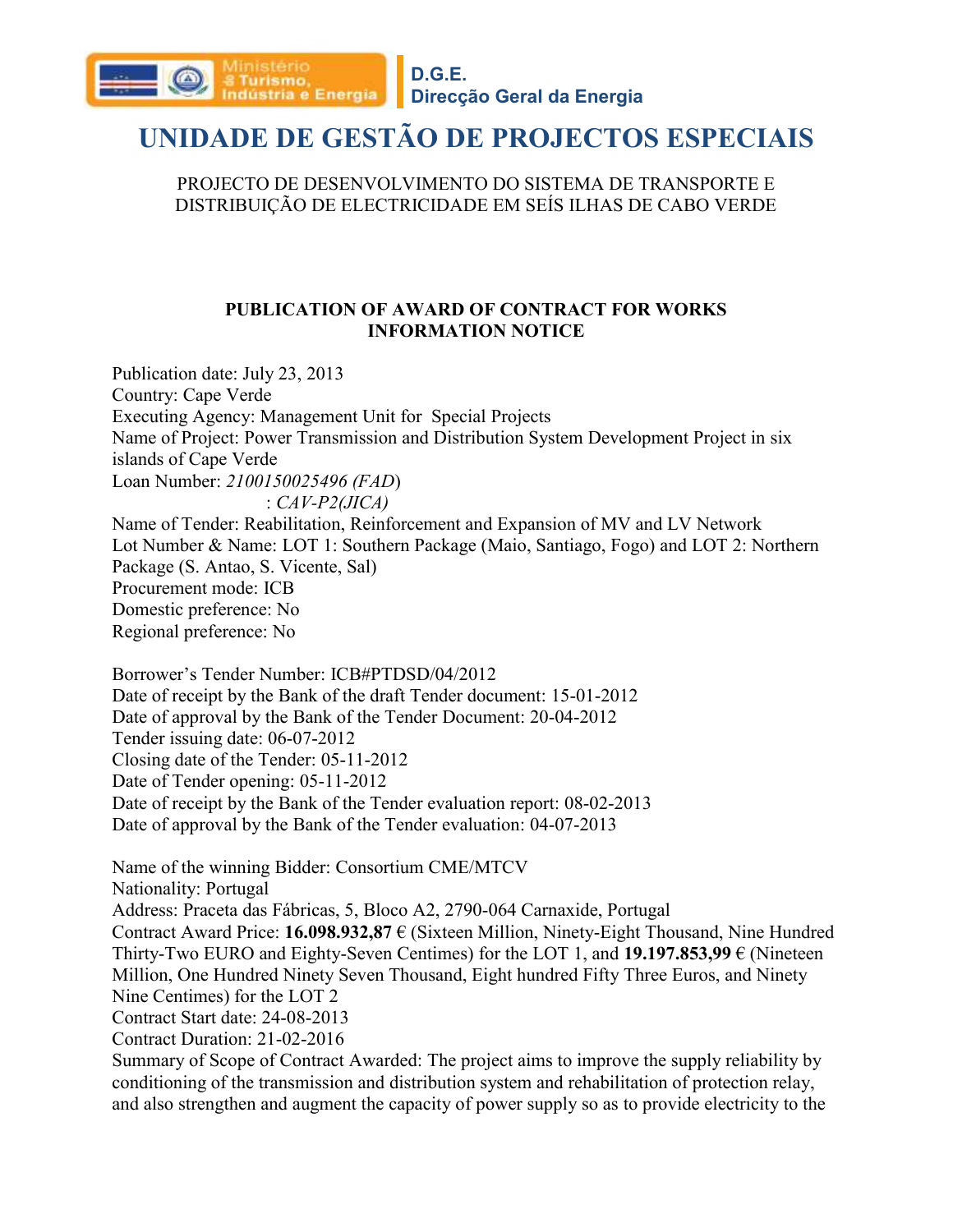

#### PROJECTO DE DESENVOLVIMENTO DO SISTEMA DE TRANSPORTE E DISTRIBUIÇÃO DE ELECTRICIDADE EM SEÍS ILHAS DE CABO VERDE

non-electrified area or newly developing area, thereby contributing to economic and social development in Cape Verde.

The project will be implemented in the following islands: Santiago, Fogo and Maio, Southern Islands and Santo Antão, S.Vicente and Sal, Northern Islands.

Lot 1: Southern Package

Total Number of Bidders: 10

ndústria e Energia

Name: Silva & Silva/Painhas Nationality: Portugal Address: Av. Liberdade mº 643 – Galegos – 4560-126- Panafiel, Portugal Bid Price as Read-out:  $16.463.851.16 \epsilon + 689.874.458.80$  CVE (\*) Evaluated Price: Bid Accepted / Rejected : Rejected Reason for Rejection: Technical nonresponsiveness - MV Switchgear for Switching Stations and Secondary Substation equipment not in conformity with the technical specification requirement.

Name: JJ Tomé/Pinto Bentes/Seth Nationality: Portugal Address: Avenida Tomás Ribeiro, n 145 2790-467- Queijas – Portugal Bid Price as Read-out: 25.314.764,37€ Evaluated Price: Bid Accepted / Rejected : Rejected Reason for Rejection: Technical nonresponsiveness - MV Switchgear for Switching Stations and Secondary Substation equipment not in conformity with the technical specification requirement.

Name: EMTE Nationality: Spain Address: Av Baix Llobregta, 10- 80950 Esplugues de Llobregat Bid Price as Read-out: 9.347225,03€ +560.955.821,87 CVE (\*) Evaluated Price: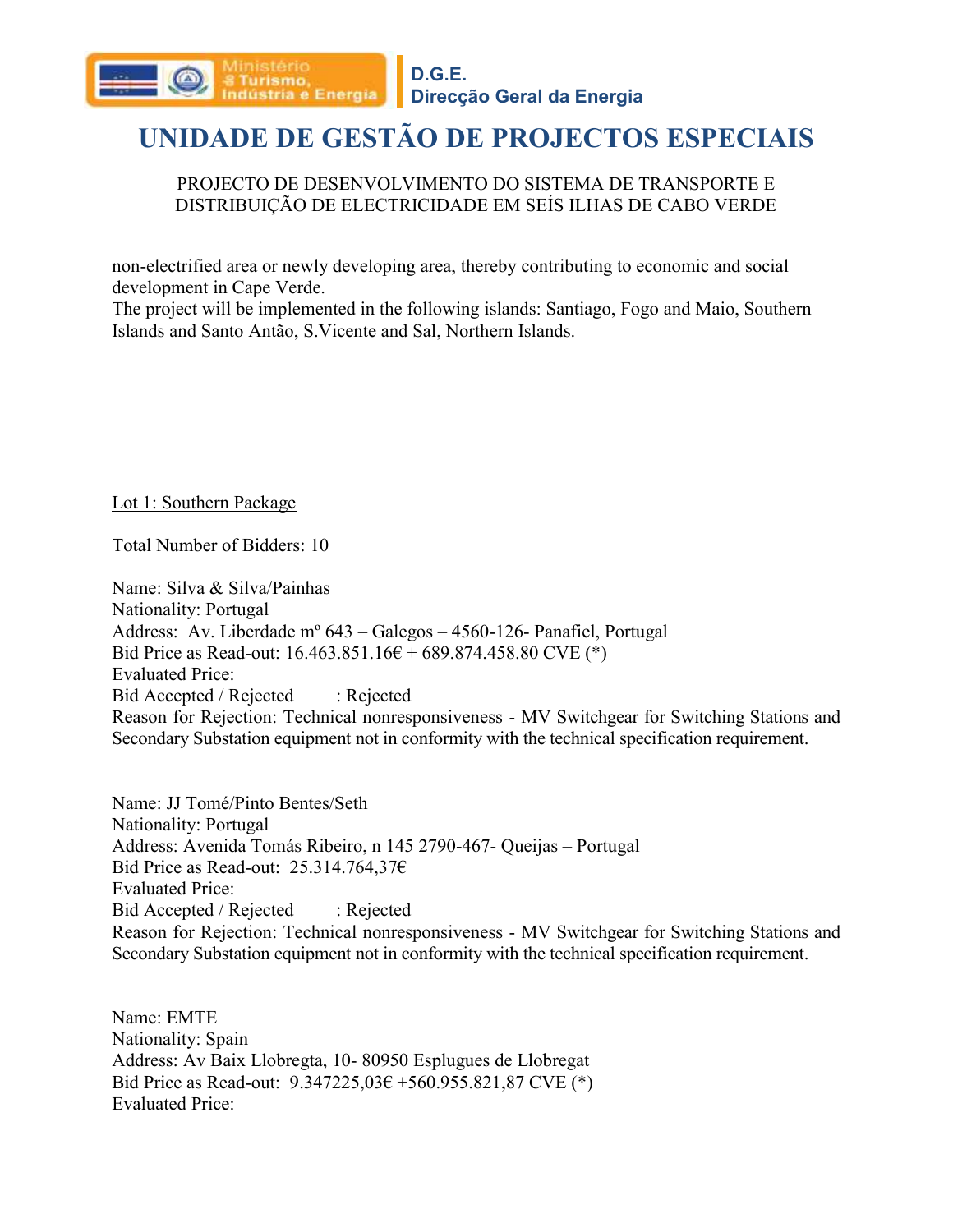

#### PROJECTO DE DESENVOLVIMENTO DO SISTEMA DE TRANSPORTE E DISTRIBUIÇÃO DE ELECTRICIDADE EM SEÍS ILHAS DE CABO VERDE

Bid Accepted / Rejected : Rejected Reason for Rejection: Technical nonresponsiveness - MV Switchgear for Switching Stations and Secondary Substation equipment not in conformity with the technical specification requirement.

Name: Isolux Corsan Nationality: Spain Address: Caballero Andante, 8 28021- Madrid, Spain Bid Price as Read-out: 19.544.311,7€ Evaluated Price: Bid Accepted / Rejected : Rejected Reason for Rejection: Technical nonresponsiveness - MV Switchgear for Switching Stations and Secondary Substation equipment not in conformity with the technical specification requirement.

Name: Elecnor/Sampol Nationality: Spain Address: Caballero Andante, 828021- Madrid, Spain Bid Price as Read-out: 20.246.041,42€ Evaluated Price: 20.246.041,42€ Bid Accepted / Rejected : Accepted Reason for Rejection: N/A

Name: OIA Nationality: India Address: K.K. Square, 470 Cardinal Gracious Road, Andheri Munbai 400 099, india Bid Price as Read-out: 18.110.971,56€ Evaluated Price: Bid Accepted / Rejected : Rejected Reason for Rejection: Technical nonresponsiveness - MV Switchgear for Switching Stations and Secondary Substation equipment not in conformity with the technical specification requirement.

Name: Angelique Nationality: India Address: 104.107 Hemhurnt Tower 1<sup>st</sup> Floor Nehru Place, New Delhi 110019 India Bid Price as Read-out:  $16.950.000 \in$ Evaluated Price: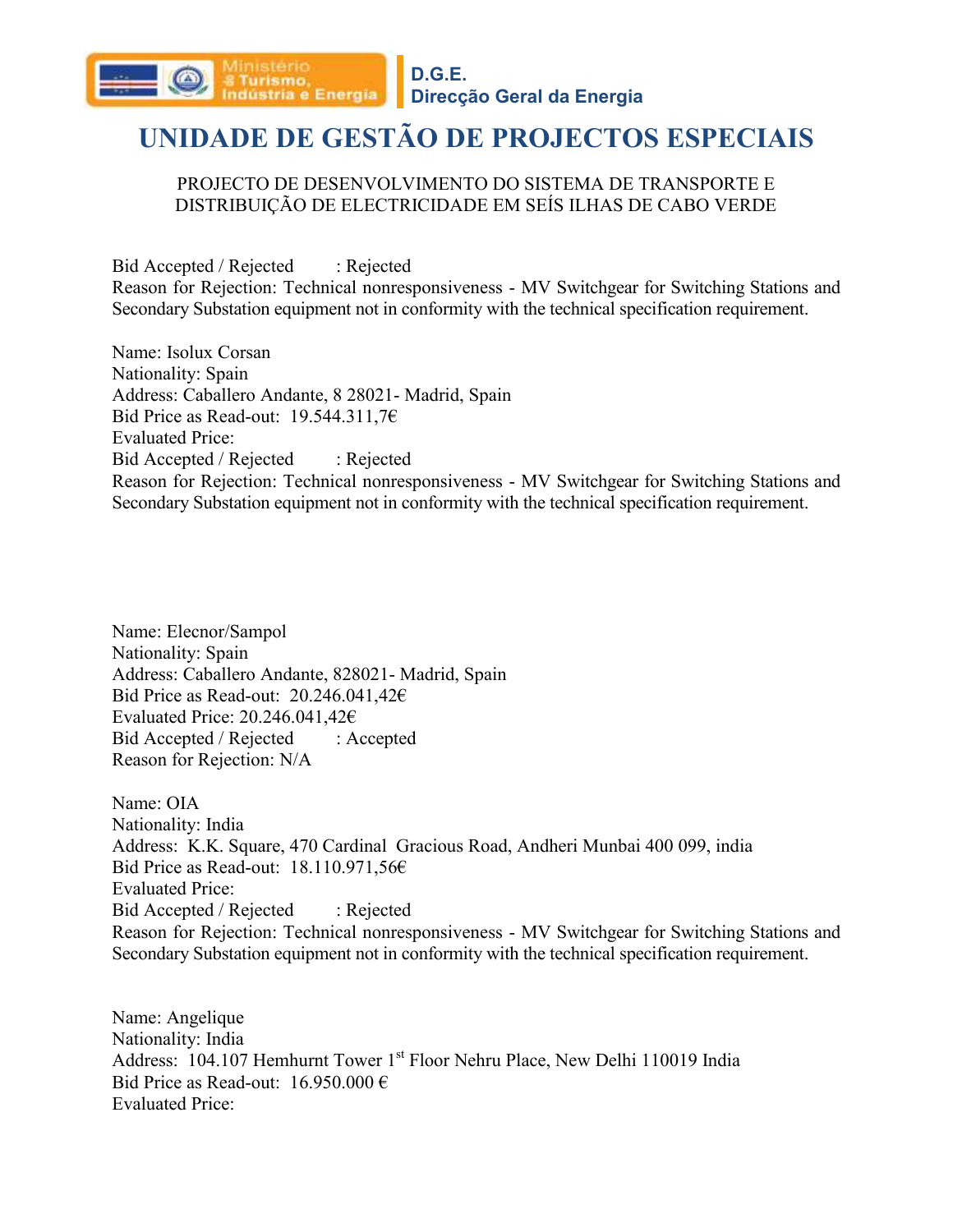

#### **Direcção Geral da Energia**

### **UNIDADE DE GESTÃO DE PROJECTOS ESPECIAIS**

#### PROJECTO DE DESENVOLVIMENTO DO SISTEMA DE TRANSPORTE E DISTRIBUIÇÃO DE ELECTRICIDADE EM SEÍS ILHAS DE CABO VERDE

Bid Accepted / Rejected : Rejected Reason for Rejection: Technical nonresponsiveness – No information provided of the MV Switchgear for Palmarejo Distribution Station and Gamboa Distribution Station or about the works to be performed on those installations.

Name: Inabensa Nationality: Spain Address: CIF A-41694266 C/Energia Solar nº1 Edificio C. 3ªplanta. Campus Palmas Alta 41014 Seville , Spain Bid Price as Read-out: 18.130.933,19€ Evaluated Price: 18.130.933,19€ Bid Accepted / Rejected : Accepted Reason for Rejection: N/A

Name: MotaEngil Nationality: Portugal Address: Casa da Calcada, Largo do Paço, nº6 Cepelos- Amarante. Bid Price as Read-out:  $13.727.372.49 \epsilon + 1.088.605.359.30$  CVE (\*) Evaluated Price: Bid Accepted / Rejected : Rejected Reason for Rejection: Technical nonresponsiveness - MV Switchgear for Switching Stations and Secondary Substation equipment not in conformity with the technical specification requirement.

Lot 2: Northerm Package

Total Number of Bidders: 8

Name: Painhas/Omotopolo Nationality: Portugal Address: Zona Industrial 2ª Fase, Lote 11, 4900-230 S- Romão do Neiva, Viana do Castelo, Portugal Bid Price as Read-out:  $18.552.834.05 \text{ } \epsilon + 962.375.270.65 \text{ CVE}$  (\*) Evaluated Price: Bid Accepted / Rejected : Rejected Reason for Rejection: Technical nonresponsiveness - MV Switchgear for Switching Stations and Secondary Substation equipment not in conformity with the technical specification requirement.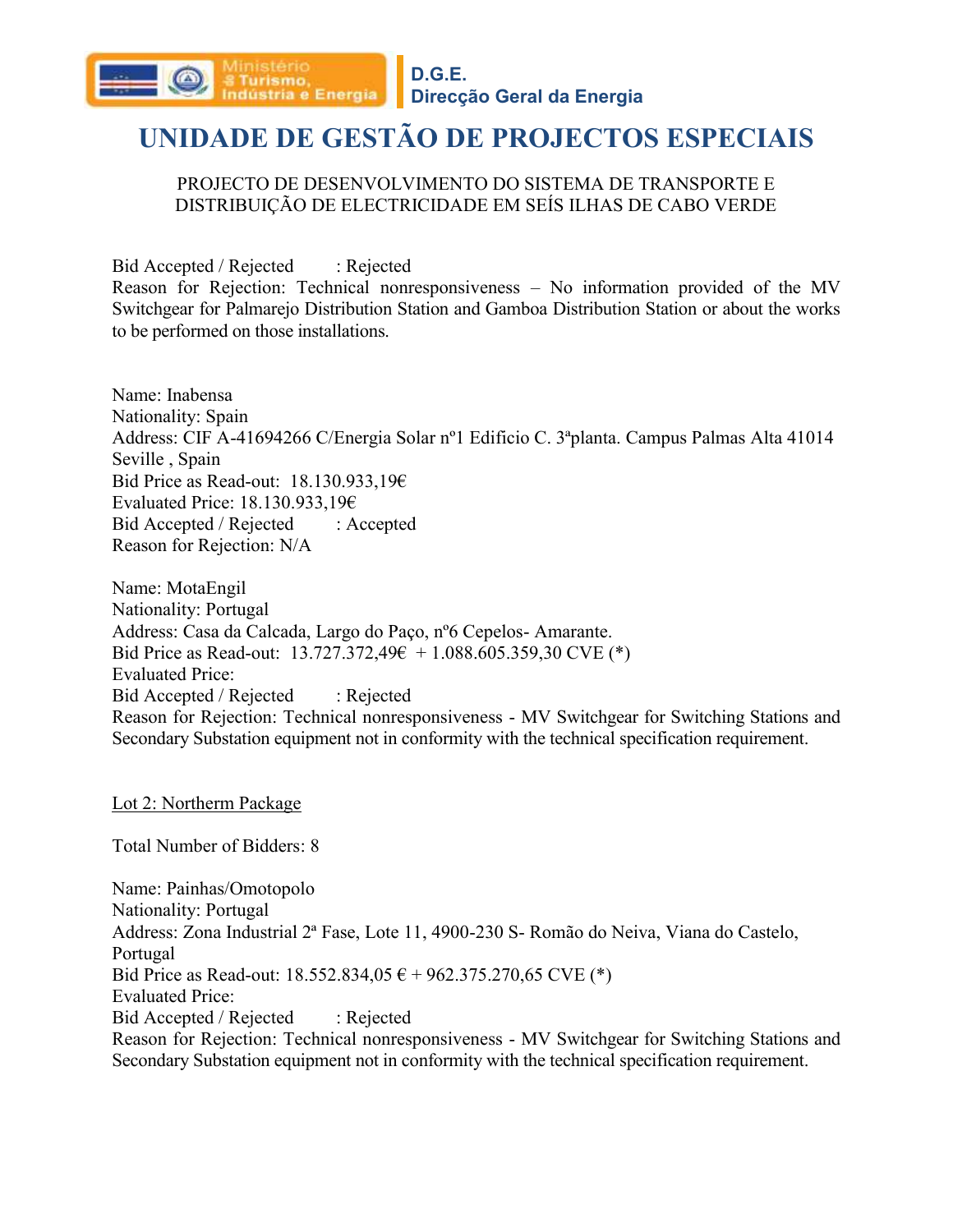

#### PROJECTO DE DESENVOLVIMENTO DO SISTEMA DE TRANSPORTE E DISTRIBUIÇÃO DE ELECTRICIDADE EM SEÍS ILHAS DE CABO VERDE

Name: JJ Tomé/Pinto Bentes/Seth Nationality: Portugal Address: Avenida Tomás Ribeiro, n 145 2790-467- Queijas – Portugal Bid Price as Read-out: 31.419.392,87 € Evaluated Price: Bid Accepted / Rejected : Rejected Reason for Rejection: Technical nonresponsiveness - MV Switchgear for Switching Stations and Secondary Substation equipment not in conformity with the technical specification requirement.

Name: EMTE Nationality: Spain Address: Av Baix Llobregta, 10- 80950 Esplugues de Llobregat Bid Price as Read-out:  $11.206.195,46 \text{ } \text{ } \infty + 693.980.111,09$  CVE(\*) Evaluated Price: Bid Accepted / Rejected : Rejected Reason for Rejection: Technical nonresponsiveness - MV Switchgear for Switching Stations and Secondary Substation equipment not in conformity with the technical specification requirement.

Name: Isolux Corsan Nationality: Spain Address: Caballero Andante, 8 28021- Madrid, Spain Bid Price as Read-out: 26.410.107,48€ Evaluated Price: Bid Accepted / Rejected : Rejected Reason for Rejection: Technical nonresponsiveness - MV Switchgear for Switching Stations and Secondary Substation equipment not in conformity with the technical specification requirement.

Name: Elecnor/Sampol Nationality: Spain Address: Caballero Andante, 828021- Madrid, Spain Bid Price as Read-out: 24.420.737,70€ Evaluated Price: 24.420.737,70€ Bid Accepted / Rejected : Accepted Reason for Rejection: N/A